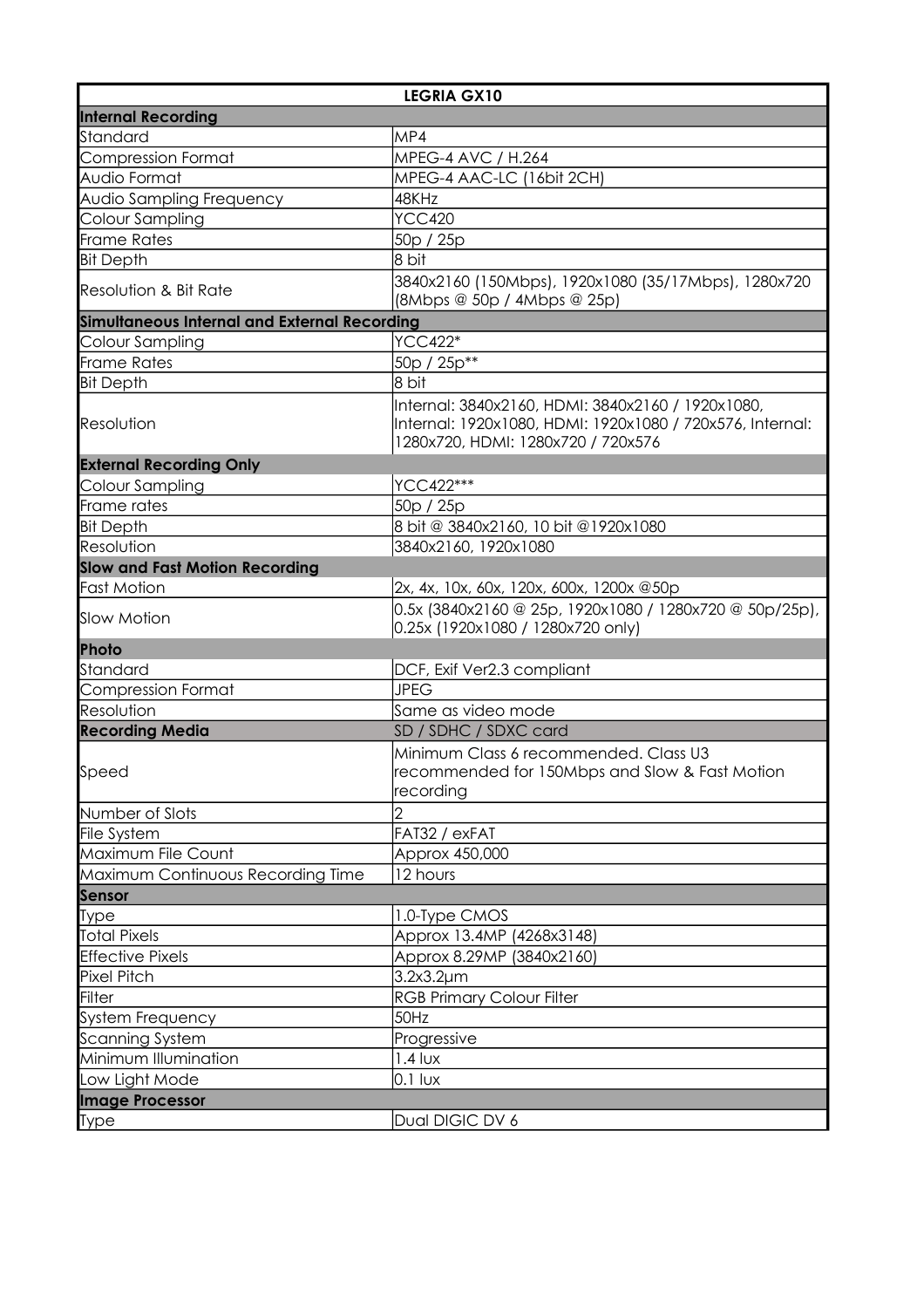| Lens                                 |                                                                                                                                                                                                                     |
|--------------------------------------|---------------------------------------------------------------------------------------------------------------------------------------------------------------------------------------------------------------------|
| <b>Focal Length</b>                  | 8.3 - 124.5mm                                                                                                                                                                                                       |
| 35mm Equivalent                      | 25.5 - 382.5mm                                                                                                                                                                                                      |
| Zoom Ratio                           | 15x                                                                                                                                                                                                                 |
| Maximum Aperture                     | f/2.8-4.5                                                                                                                                                                                                           |
| Minimum Aperture                     | f/11                                                                                                                                                                                                                |
| Lens Configuration                   | 14 groups of 18 elements (double aspherical and single<br>Hi-UD lenses)                                                                                                                                             |
| Aperture Construction                | 9 blade iris                                                                                                                                                                                                        |
| <b>ND Filter</b>                     | 3 densities, turret switched, motor driven. ND1/4, ND1/16,<br><b>ND/64</b>                                                                                                                                          |
| Focus Adjustment                     | Inner focus                                                                                                                                                                                                         |
| Minimum Subject Distance             | 10mm at wide end, 60cm across range                                                                                                                                                                                 |
| Lens Ring                            | Switchable between Focus and Zoom                                                                                                                                                                                   |
| Zoom Speed                           | Adjustable, Variable or Constant                                                                                                                                                                                    |
| <b>Filter Diameter</b>               | 58mm                                                                                                                                                                                                                |
| <b>Lens Converters</b>               | Optional TL-U58 1.5x Teleconverter, Optional WA-U58 0.8x<br>Wide Attachment                                                                                                                                         |
| Lens Hood                            | Supplied                                                                                                                                                                                                            |
| Lens Cap                             | Supplied                                                                                                                                                                                                            |
| Digital Zoom                         | 300x, manual mode only                                                                                                                                                                                              |
| Digital Teleconverter                | 2x, cannot be used with digital zoom                                                                                                                                                                                |
| Image Stabilizer                     | 5-Axis with Optical lens shift and electronic pitch, yaw, roll                                                                                                                                                      |
| Image Stabilizer Control Modes       | Dynamic IS (optimised for wide angle), Powered IS<br>(optimised for telephoto), Standard, Off                                                                                                                       |
| <b>Exposure Control</b>              |                                                                                                                                                                                                                     |
| <b>Shooting Modes</b>                | Auto, P (program), Tv (shutter speed priority), Av<br>(aperture priority), M (manual), SCN (scene)                                                                                                                  |
| <b>Scene Modes</b>                   | Portrait, Sports, Snow, Beach, Sunset, Night, Low Light,<br>Spotlight, Fireworks                                                                                                                                    |
| Metering System                      | Auto, P, Av, Tv, Portrait, Sports, Low Light: Centre-<br> weighted average metering; Snow, Beach, Sunset,<br>Spotlight, Night: Segment evaluative metering; Fireworks,<br>Fixed exposure (1/50 sec), M: No metering |
| <b>Exposure Compensation</b>         | Highlight AE, Exposure lock                                                                                                                                                                                         |
| <b>Exposure Compensation Amount</b>  | +/-3 stop when locked, +/-2 stop in Auto. Half stop<br>increments                                                                                                                                                   |
| Auto Backlight Compensation          | Yes                                                                                                                                                                                                                 |
| <b>Forced Backlight Compensation</b> | Yes, except in Auto, Fireworks, and Wide DR<br>เพนิกษน: ป-zรนธ in таธ increments, 174 speed รเบพ                                                                                                                    |
| Auto Gain Control Limit              | Motion: 9-29dB in 1dB increments, Wide DR: 9-29dB in 1dB<br>increments, 1/4 speed Slow Motion and Wide DR: 18-29dB<br>in 1 dB incromonts                                                                            |
| <b>Face Priority</b>                 | Yes                                                                                                                                                                                                                 |
| <b>Shutter Speed Range</b>           | 1/2 to 1/2000 sec in M and Tv modes. Other modes vary<br>to optimise scene                                                                                                                                          |
| Gain Range                           | 0-42dB (9-42dB in Wide DR) in 1dB increments.                                                                                                                                                                       |
| Zebra Pattern                        | 70% or 100%                                                                                                                                                                                                         |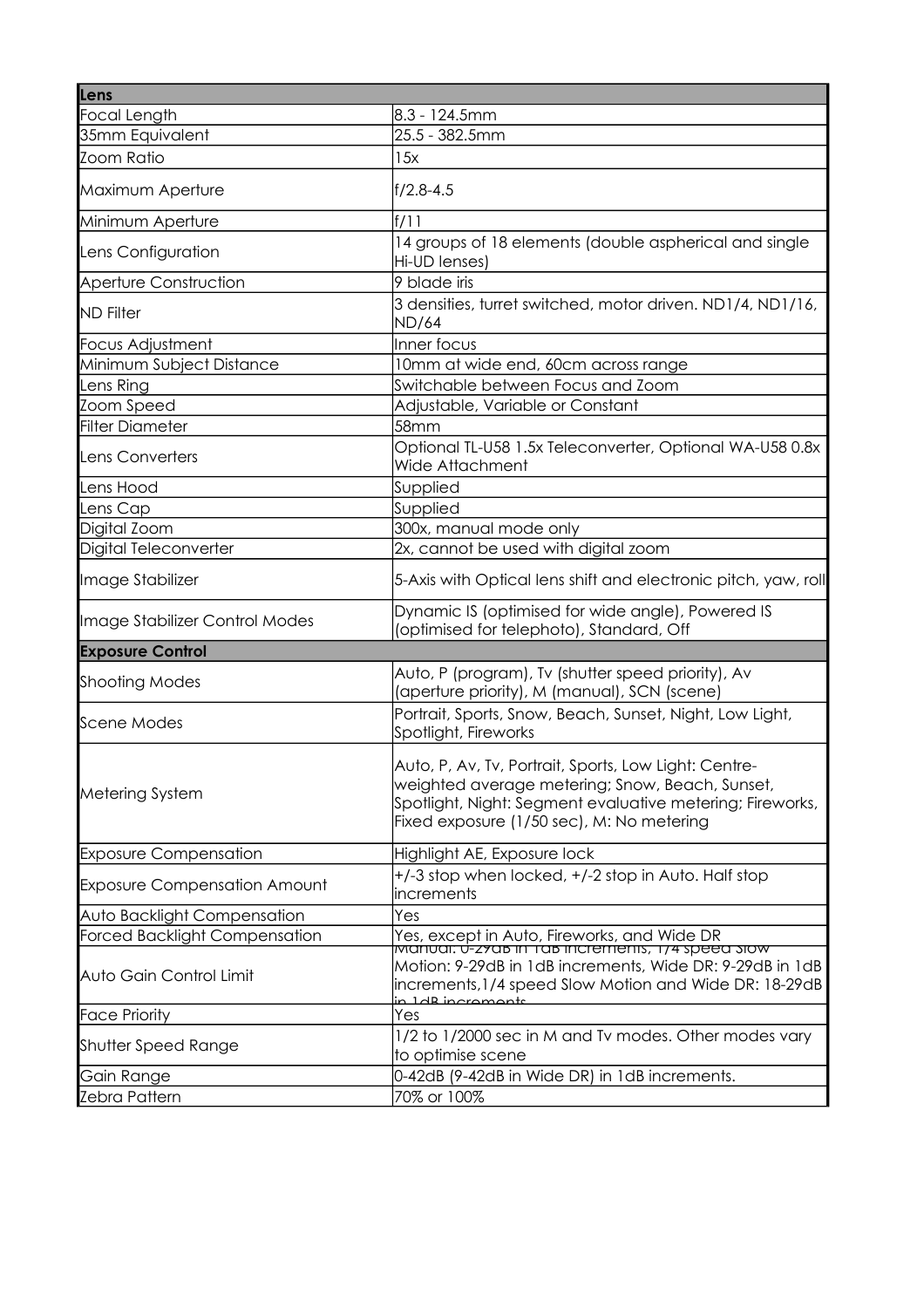| <b>Focusing</b>                    |                                                                                      |  |
|------------------------------------|--------------------------------------------------------------------------------------|--|
| Systems                            | Dual Pixel CMOS AF across 80% horizontal, 80% vertical<br>field of view, Contrast AF |  |
| AF modes                           | Continuous AF, AF boosted MF, Manual                                                 |  |
| <b>AF Operating Range</b>          | 10mm - infinity (wide angle), 60cm - infinity (across zoom<br>range)                 |  |
| AF Illumination Range              | 50 lux - 100,000 lux                                                                 |  |
| <b>AF Frame Sizes</b>              | Auto, Large, Small, Touch                                                            |  |
| <b>Face Detection and Tracking</b> | Up to 9 faces can be detected, one face or non-human<br>subject can be tracked       |  |
| <b>Focus Guide</b>                 | In manual focus, indicates focus direction for tracked<br>objects                    |  |
| Face Only AF                       | Available                                                                            |  |
| <b>Focus Preset</b>                | Available                                                                            |  |
| <b>Focus Ring</b>                  | User selectable direction and sensitivity                                            |  |
| Display Zoom                       | 2x                                                                                   |  |
| Peaking                            | Available in black and white and colour                                              |  |
| Distance Display                   | Meters or feet                                                                       |  |
| Viewfinder                         |                                                                                      |  |
| Angle Adjustment                   | Up to 45° upward                                                                     |  |
| <b>Screen Size</b>                 | $0.24$ " (0.61cm)                                                                    |  |
| Resolution                         | 1.56 million dot equivalent                                                          |  |
| Eyesight Adjustment                | +2 to -5 diopter                                                                     |  |
| Field of View Coverage             | 100%                                                                                 |  |
| Eyecup                             | Supported                                                                            |  |
| <b>Brightness Adjustment</b>       | Available                                                                            |  |
| <b>Display</b>                     |                                                                                      |  |
| <b>Type</b>                        | Wide LCD supporting wide colour range                                                |  |
| Touchscreen                        | Electrostatic capacitance system                                                     |  |
| Coating                            | Anti-reflective                                                                      |  |
| Size                               | 3.5" (8.9cm)                                                                         |  |
| Resolution                         | Approx 1.56 million dots                                                             |  |
| Vari-Angle                         | Yes                                                                                  |  |
| Field of View Coverage             | 100%                                                                                 |  |
| <b>Brightness Adjustment</b>       | Available                                                                            |  |
| <b>White Balance</b>               |                                                                                      |  |
| Type                               | <b>FAWB</b>                                                                          |  |
| Modes                              | Auto, Daylight, Tungsten, Colour Temperature (K), User<br>setting (x2)               |  |
| Colour Temperature Range           | 2,000K to 15,000K                                                                    |  |
| Looks                              |                                                                                      |  |
| Types                              | Standard (300% DR), Wide DR (800% DR), Monochrome                                    |  |
| Adjustments                        | Sharpness, Contrast (except Wide DR mode), Colour<br>Depth (except Monochrome mode)  |  |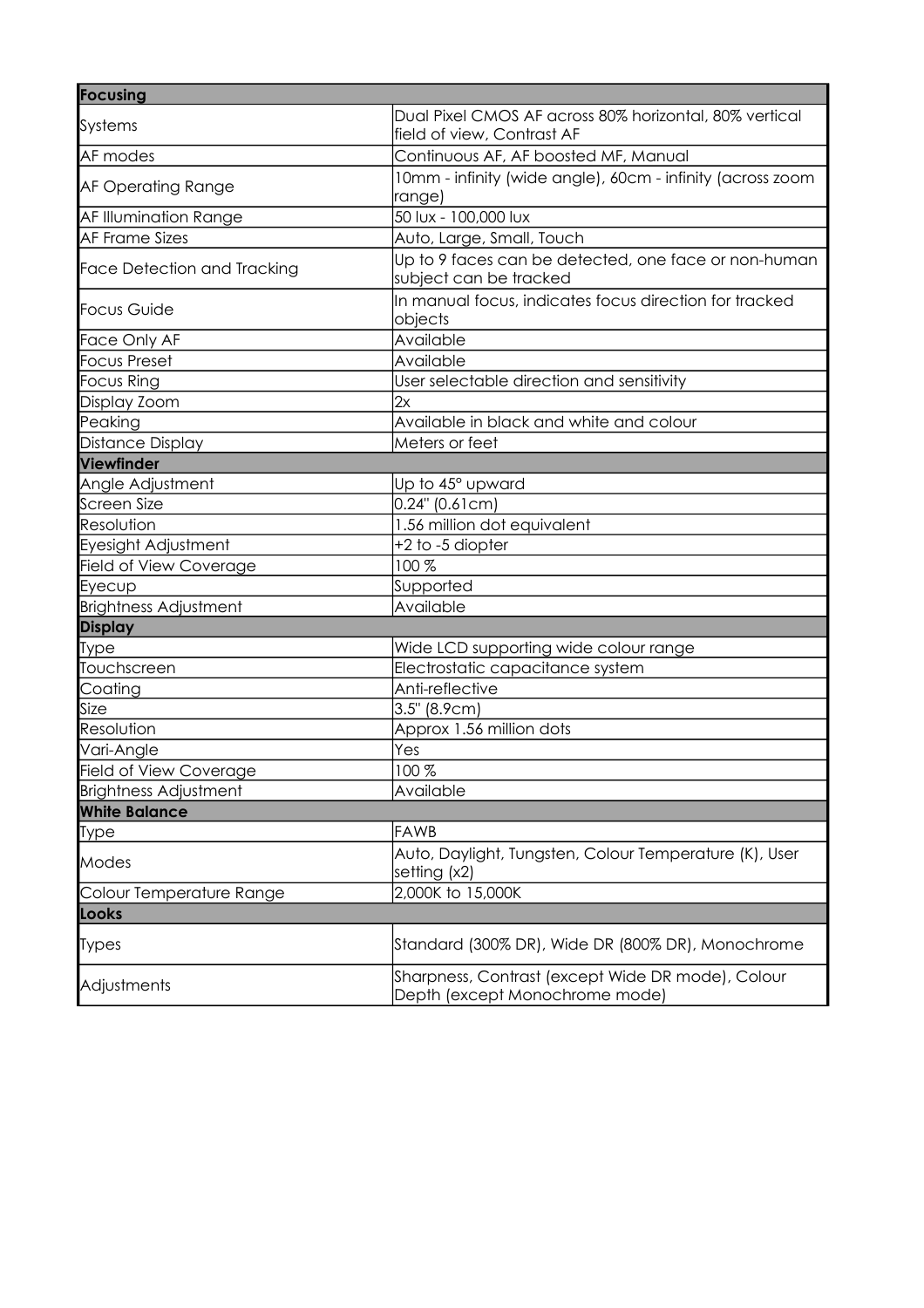| <b>Audio</b>                              |                                                                                                                                          |
|-------------------------------------------|------------------------------------------------------------------------------------------------------------------------------------------|
| <b>Built in Microphone</b>                | Stereo Electret Condenser with adjustable frequency<br>response and windscreen                                                           |
| <b>Built in Microphone Directionality</b> | Mono, Normal, Wide                                                                                                                       |
| Microphone Input                          | 3.5mm stereo mini-jack, Canon Mini Advanced Shoe                                                                                         |
| Attenuator                                | $-20dB$                                                                                                                                  |
| Limiter                                   | Available                                                                                                                                |
| Compressor                                | High, Low, Off                                                                                                                           |
| Microphone Input Low Cut                  | 200Hz, on or off                                                                                                                         |
| Microphone Input ALC link                 | on or off                                                                                                                                |
| <b>Headphone Output</b>                   | 3.5mm stereo mini-jack, adjustable volume                                                                                                |
| Internal Speaker                          | Yes, adjustable volume                                                                                                                   |
| <b>HDMI Audio Output</b>                  | Yes                                                                                                                                      |
| Notification Sounds                       | Adjustable                                                                                                                               |
| <b>Audio Scenes</b>                       | Standard, Music, Festivals, Speech, Meeting, Forest and<br><b>Birds, Noise Suppression</b>                                               |
| Input Impedence                           | $5k\Omega$                                                                                                                               |
| Input Sensitivity                         | -65dBV with mic, -30dBV with line (control at auto<br>position, -12dB full scale)                                                        |
| Output Impedence                          | $100 \Omega$                                                                                                                             |
| Output Signal level                       | $-29$ dBV (with 16 $\Omega$ load at maximum volume)                                                                                      |
| Networking                                |                                                                                                                                          |
| <b>Wireless Bands</b>                     | 2.4GHz (IEEE 802.11b/g/n), 5GHz (IEEE 802.11a/n)****                                                                                     |
| Transmission Frequencies and Channels     | 2.4GHz: 2412 - 2472MHz 1-13ch. 5GHz: varies by<br>destination country                                                                    |
| <b>Connection Method</b>                  | Infrastructure mode, Camera Access Point                                                                                                 |
| Setting Method                            | WPS (push button / PIN code), manual, search                                                                                             |
| Encryption                                | WEP / TKIP / AES                                                                                                                         |
| <b>IP Address Settings</b>                | Auto (DHCP / AutolP auto switching), Manual (IP address,<br>subnet mask, default gateway, priority DNS server,<br>substitute DNS server) |
| <b>Browser Remote</b>                     | With compatible iOS and Android devices                                                                                                  |
| <b>FTP Transfer</b>                       | Yes (movie only)                                                                                                                         |
| <b>Other</b>                              |                                                                                                                                          |
| Timecode Drop Frame                       | On or off                                                                                                                                |
| Timecode Count-up systems                 | Regen, Rec Run, Free Run                                                                                                                 |
| Date and Time                             | Selectable, World Clock support                                                                                                          |
| Camera Data Recording                     | Shutter speed, aperture, gain, and others can be stored<br>with recording                                                                |
| Remote Control                            | In camera and playback modes                                                                                                             |
| <b>Onscreen Markers</b>                   | Level, Grid, in white or grey                                                                                                            |
| Pre Rec                                   | Available, records 3 seconds before record button is<br>pressed                                                                          |
| Custom Key & Dial                         | Tv, Av, M, AGC limit, Exposure Compensation                                                                                              |
| Colour Bars                               | <b>EBU or SMPTE</b>                                                                                                                      |
| <b>Test Tone</b>                          | 1KHz, -12/-18/-24dB selectable                                                                                                           |
| Assignable Buttons                        | 5                                                                                                                                        |
| Dual Recording                            | Yes                                                                                                                                      |
| <b>Relay Recording</b>                    | A to B or B to A                                                                                                                         |
| <b>GPS Receiver</b>                       | Optional GP-E2 can add latitude, longitude, altitude to<br>recordings and set clock to UTC                                               |
| Power Saving Mode                         | Yes                                                                                                                                      |
| Software                                  | Data Import Utility                                                                                                                      |
| Shoe                                      | Cold shoe, Canon Mini Advanced Shoe                                                                                                      |
| Tripod Mount                              | 1/4-20 UNC                                                                                                                               |
|                                           |                                                                                                                                          |